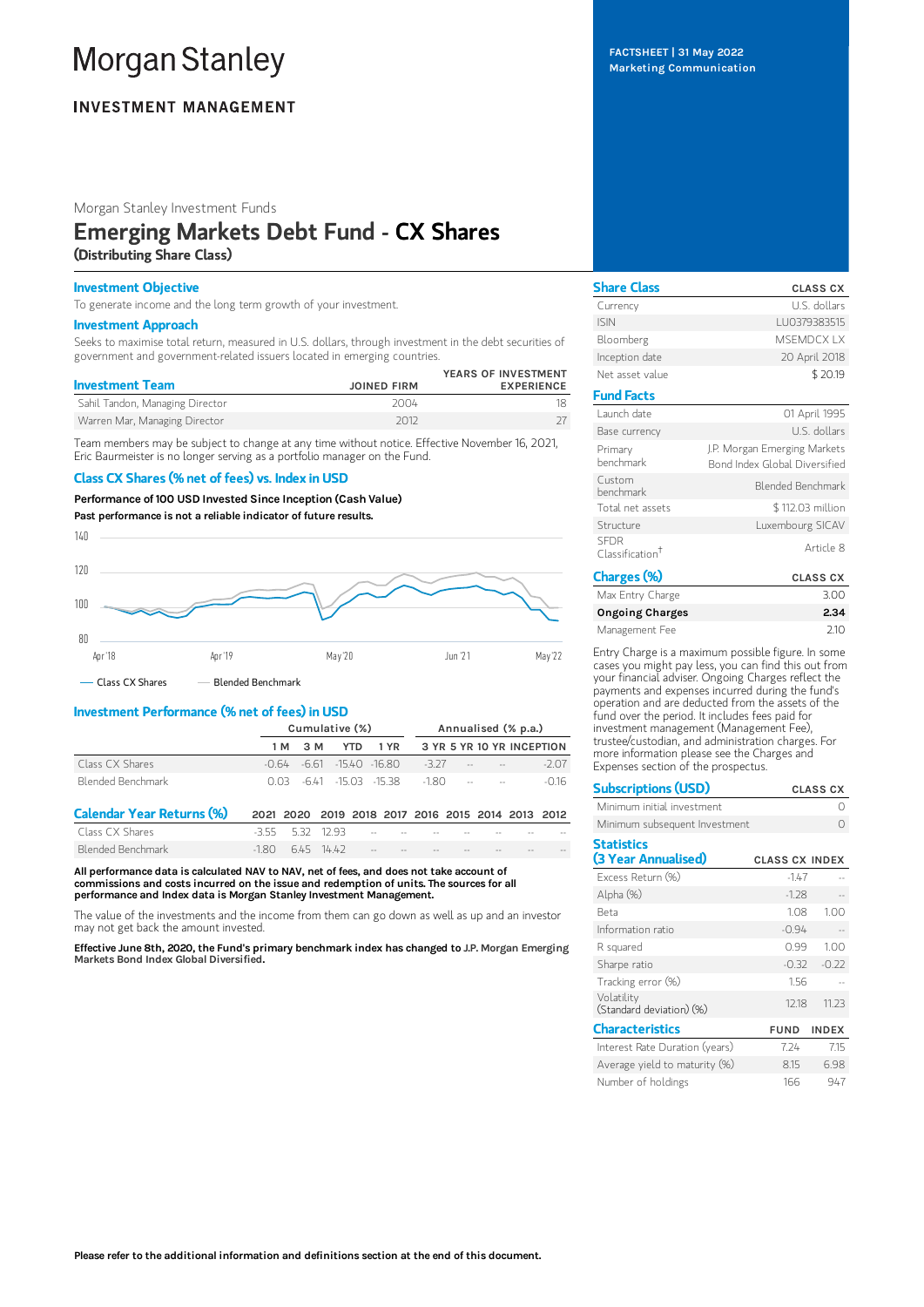## Top Countries (% of Total Net Assets)<sup>1</sup> FUND

|  |                             | Mexico               | 6.34 |
|--|-----------------------------|----------------------|------|
|  |                             | Indonesia            | 5.03 |
|  | <b>O</b> Dominican Republic | 4.42                 |      |
|  | Qatar                       | 4.35                 |      |
|  | Brazil                      | 3.95                 |      |
|  | China                       | 3.83                 |      |
|  |                             | United Arab Emirates | 3.78 |
|  | Oman                        | 3.41                 |      |
|  | Nigeria                     | 3.25                 |      |
|  | Other                       | 60.57                |      |
|  |                             | Cash                 | 1.06 |
|  |                             |                      |      |

| Asset Breakdown (% of Total Net Assets) <sup>1</sup> | <b>FUND</b>     |       |
|------------------------------------------------------|-----------------|-------|
|                                                      | Sovereign       | 73.52 |
|                                                      | Quasi-Sovereign | 18.30 |
|                                                      | Corporates      | 7.11  |
|                                                      | Cash            | 1.06  |
|                                                      |                 |       |

## **Quality Distribution (% of Total Net Assets)**<sup>1,2</sup> FUND

|  | $\bigcirc$ AA    | 7.37  |
|--|------------------|-------|
|  | А                | 8.56  |
|  | $\bigcirc$ BBB   | 29.65 |
|  | <b>BB</b>        | 23.78 |
|  | $\blacksquare$ B | 20.95 |
|  | $\bullet$ CCC    | 4.86  |
|  | $\bullet$ CC     | 2.76  |
|  | $\Box$ D         | 0.23  |
|  | Not Rated        | 0.76  |
|  | Cash             | 1.06  |

<sup>†</sup> This Fund is classified as an Article 8 product under the Sustainable Finance Disclosure Regulation. Article 8 products are those which promote environmental or social characteristics and which integrate sustainability into the investment process in a binding manner. Before making any decision to invest in the fund mentioned herein, please refer to all the characteristics and objectives of the Fund noted in the current Prospectus and KIID at morganstanleyinvestmentfunds.com.

<sup>1</sup>May not sum to 100% due to rounding.

<sup>2</sup> Quality distribution data for securities is sourced from Fitch, Moody's and S&P. Where the credit ratings for individual securities differ between the three ratings agencies, the 'highest' rating is applied. The rating of credit default swaps is based on the 'highest' rating of the underlying reference bond. 'Cash' includes investments in short term instruments, including investments in Morgan Stanley liquidity funds.

#### Please refer to the Prospectus for full risk disclosures, available at www.morganstanleyinvestmentfunds.com. All data as of 31.05.2022 and **subject to change daily.**

This is a marketing communication. Applications for shares in the Fund should not be made without first consulting the current Prospectus and the Key Investor Information Document ("KIID"), which are available in English and in the official language of your local jurisdiction at

[morganstanleyinvestmentfunds.com](https://www.morganstanley.com/im/msinvf/index.html) or free of charge from the Registered Office of Morgan Stanley Investment Funds, European Bank and Business Centre, 6B route de Trèves, L-2633 Senningerberg, R.C.S. Luxemburg B 29 192. A summary of investor rights is available in English at the same website.

If the management company of the relevant Fund decides to terminate its arrangement for marketing that Fund in any EEA country where it is registered for sale, it will do so in accordance with the relevant UCITS rules.

## DEFINITIONS

Alpha (Jensen's) is a risk-adjusted performance measure that represents the average return on a portfolio or investment above or below that predicted by the capital asset pricing model (CAPM) given the portfolio's or investment's beta and the average market return. Prior to 6/30/2018 Alpha

## Share Class CX Risk and Reward Profile

| Lower Risk |                                  |  |   | Higher Risk                       |
|------------|----------------------------------|--|---|-----------------------------------|
|            |                                  |  | h |                                   |
|            | <b>Potentially Lower Rewards</b> |  |   | <b>Potentially Higher Rewards</b> |

The risk and reward category shown is based on historic data.

- Historic figures are only a guide and may not be a reliable indicator of what may happen in the future.
- As such this category may change in the future.
- The higher the category, the greater the potential reward, but also the greater the risk of losing the investment. Category 1 does not indicate a risk free investment.
- The fund is in this category because it invests in fixed income securities from emerging markets and the fund's simulated and/or realised return has experienced medium rises and falls historically.
- The fund may be impacted by movements in the exchange rates between the fund's currency and the currencies of the fund's investments.

This rating does not take into account other risk factors which should be considered before investing, these include:

- The value of bonds are likely to decrease if interest rates rise and vice versa.
- The value of financial derivative instruments are highly sensitive and may result in losses in excess of the amount invested by the Sub-Fund. Issuers may not be able to repay their debts, if this happens the value of
- your investment will decrease. This risk is higher where the fund invests in a bond with a lower credit rating.
- The fund relies on other parties to fulfill certain services, investments or transactions. If these parties become insolvent, it may expose the fund to financial loss.
- Sustainability factors can pose risks to investments, for example: impact asset values, increased operational costs.
- There may be an insufficient number of buyers or sellers which may affect the funds ability to buy or sell securities.
- Investment in Fixed Income Securities via the China Interbank Bond Market may also entail additional risks, such as counterparty and liquidity risk.  $\bullet$
- There are increased risks of investing in emerging markets as political, legal and operational systems may be less developed than in developed markets. Past performance is not a reliable indicator of future results. Returns may
- increase or decrease as a result of currency fluctuations. The value of investments and the income from them can go down as well as up and investors may lose all or a substantial portion of his or her investment. The value of the investments and the income from them will vary and there
- can be no assurance that the Fund will achieve its investment objectives.
- Investments may be in a variety of currencies and therefore changes in rates of exchange between currencies may cause the value of investments to decrease or increase. Furthermore, the value of investments may be adversely affected by fluctuations in exchange rates between the investor's reference currency and the base currency of the investments.

## Additional C Share Classes

|           | <b>CURRENCY</b> | LAUNCH      | <b>ISIN</b>   | <b>BLOOMBERG</b> |
|-----------|-----------------|-------------|---------------|------------------|
| C.        | LISD.           | -29.07.2008 | LU0176158151  | MSEMDBC LX       |
| CH (FUR)  | FUR.            | 20.04.2018  | LU0845089852  | <b>MSEKDCHIX</b> |
| CHX (FUR) | FI IR           | 20.04.2018  | 1111808493271 | MSEMCXE I X      |

was calculated as the excess return of the fund versus benchmark. Average yield to maturity measures the annual return on interest-bearing securities. In this it is assumed that they will be held to maturity. This metric includes both the coupon payments received during the term of the security and the repayment of the capital on maturity. Beta is a measure of the relative volatility of a fund to the market's upward or downward movements. A beta greater than 1.0 identifies an issue or fund that will move more than the market, while a beta less than 1.0 identifies an issue or fund that will move less than the market. The Beta of the Market is always equal to 1. **Bloomberg** stands for 'Bloomberg Global Identifier (BBGID)'. This is a unique 12 digit alphanumerical code designed to enable the identification of securities, such as the Morgan Stanley Investment Funds sub-funds at share class level, on a Bloomberg Terminal. The Bloomberg Terminal, a system provided by Bloomberg L.P., enables analysts to access and analyse real-time financial market data. Each Bloomberg code starts with the same BBG prefix, followed by nine further characters that we list here in this guide for each share class of each fund. Cash & Equivalents are defined as the value of assets that can be converted into cash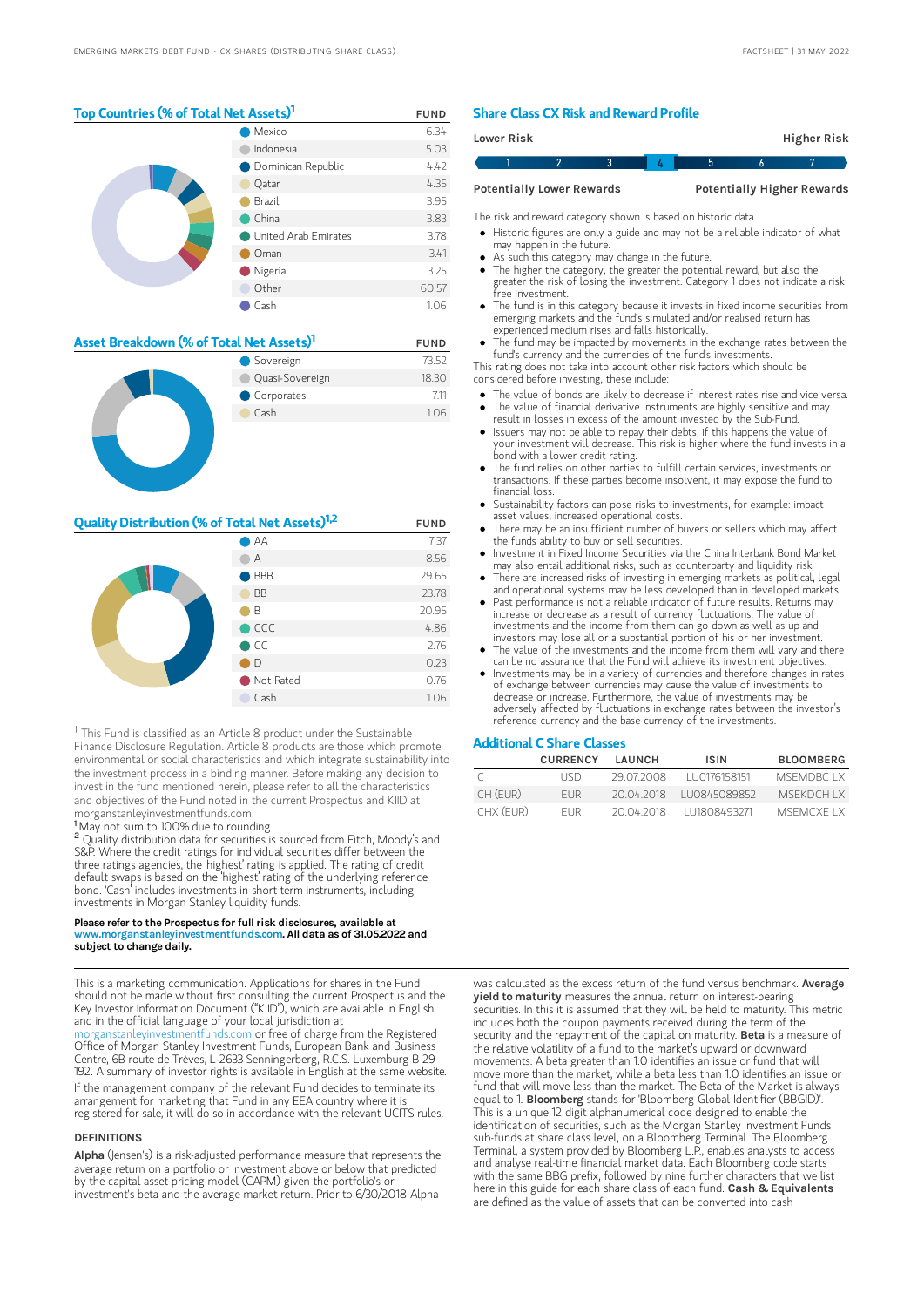immediately. These include commercial paper, open FX transactions, Treasury bills and other short-term instruments. Such instruments are considered cash equivalents because they are deemed liquid and not subject to significant risk of changes in values. Excess Return or value added (positive or negative) is the portfolio's return relative to the return of the benchmark. Information ratio is the portfolio's alpha or excess return per unit of risk, as measured by tracking error, versus the portfolio's benchmark. Interest Rate Duration is a measure of the sensitivity of the price (the value of principal) of a fixed-income investment to a change in interest rates. Duration is expressed as a number of years. ISIN is the international securities identification number (ISIN), a 12 digit code consisting of numbers and letters that distinctly identifies securities. NAV is the Net Asset Value per share of the Fund (NAV), which represents the value of the assets of a fund less its liabilities. Number of holdings provided are a typical range, not a maximum number. The portfolio may exceed this from time to time due to market conditions and outstanding trades. R squared measures how well an investment's returns correlate to an index. An R squared of 1.00 means the portfolio performance is 100% correlated to the index's, whereas a low rsquared means that the portfolio performance is less correlated to the index's. Sharpe ratio is a risk-adjusted measure calculated as the ratio of excess return to standard deviation. The Sharpe ratio determines reward per unit of risk. The higher the Sharpe ratio, the better the historical risk-adjusted performance. Tracking error is the standard deviation of the difference between the returns of an investment and its benchmark. Volatility (Standard deviation) measures how widely individual performance returns, within a performance series, are dispersed from the average or mean value.

## INDEX INFORMATION

Blended Benchmark refers to performance of Fund's benchmark since inception - April 1st, 1995 to June 8th, 2020 – J.P. Morgan Emerging Markets Bond Index Global; June 8th, 2020 and beyond – J.P. Morgan Emerging Markets Bond Index Global Diversified.

J.P. Morgan Emerging Markets Bond Index Global Diversified – tracks total returns for traded external debt instruments in the emerging markets, and is an expanded version of the EMBI+. As with the EMBI+, the EMBI Global includes US dollar-denominated Brady bonds, loans, and Eurobonds with an outstanding face value of at least \$500 million.

## **DISTRIBUTION**

This communication is only intended for and will only be distributed to persons resident in jurisdictions where such distribution or availability would not be contrary to local laws or regulations. In particular, the Shares are not for distribution to US persons.

Ireland: MSIM Fund Management (Ireland) Limited. Registered Office: The Observatory, 7-11 Sir John Rogerson's Quay, Dublin 2, D02 VC42, Ireland. Registered in Ireland as a private company limited by shares under company number 616661. MSIM Fund Management (Ireland) Limited is regulated by the Central Bank of Ireland. United Kingdom: Morgan Stanley Investment Management Limited is authorised and regulated by the Financial Conduct Authority. Registered in England. Registered No. 1981121. Registered Office: 25 Cabot Square, Canary Wharf, London E14 4QA, authorised and regulated by the Financial Conduct Authority. Dubai: Morgan Stanley Investment Management Limited (Representative Office, Unit Precinct 3-7th Floor-Unit 701 and 702, Level 7, Gate Precinct Building 3, Dubai International Financial Centre, Dubai, 506501, United Arab Emirates. Telephone: +97 (0)14 709 7158). Italy: MSIM Fund Management (Ireland)Limited, Milan Branch (Sede Secondaria di Milano) is a branch of MSIM Fund Management (Ireland) Limited, a company registered in Ireland, regulated by the Central Bank of Ireland and whose registered office is at The Observatory, 7-11 Sir John Rogerson's Quay, Dublin 2, D02 VC42, Ireland. MSIM Fund Management (Ireland) Limited Milan Branch (Sede Secondaria di Milano) with seat in Palazzo Serbelloni Corso Venezia, 16 20121 Milano, Italy, is registered in Italy with company number and VAT number 11488280964. The Netherlands: MSIM Fund Management (Ireland) Limited, Rembrandt Tower, 11th Floor Amstelplein 1 1096HA, Netherlands. Telephone: 31 2-0462-1300. Morgan Stanley Investment Management is a branch office of MSIM Fund Management (Ireland) Limited. MSIM Fund Management (Ireland) Limited is regulated by the Central Bank of Ireland. France: MSIM Fund Management (Ireland) Limited, Paris Branch is a branch of MSIM Fund Management (Ireland) Limited, a company registered in Ireland, regulated by the Central Bank of Ireland and whose registered office is at The Observatory, 7-11 Sir John Rogerson's Quay, Dublin 2, D02 VC42, Ireland. MSIM Fund Management (Ireland) Limited Paris Branch with seat at 61 rue de Monceau 75008 Paris, France, is registered in France with company number 890 071 863 RCS. Spain: MSIM Fund Management (Ireland) Limited, Sucursal en España is a branch of MSIM Fund Management (Ireland) Limited, a company registered in Ireland, regulated by the Central Bank of Ireland and whose registered office is at The Observatory, 7-11 Sir John Rogerson's Quay, Dublin 2, D02 VC42, Ireland. MSIM Fund Management (Ireland) Limited, Sucursal en España with seat in Calle Serrano 55, 28006, Madrid, Spain, is registered in

Spain with tax identification number W0058820B. Switzerland: Morgan Stanley & Co. International plc, London, Zurich Branch Authorised and regulated by the Eidgenössische Finanzmarktaufsicht ("FINMA"). Registered with the Register of Commerce Zurich CHE-115.415.770. Registered Office: Beethovenstrasse 33, 8002 Zurich, Switzerland, Telephone +41 (0) 44 588 1000. Facsimile Fax: +41(0) 44 588 1074.

Australia: This publication is disseminated in Australia by Morgan Stanley Investment Management (Australia) Pty Limited ACN: 122040037, AFSL No. 314182, which accepts responsibility for its contents. This publication, and any access to it, is intended only for "wholesale clients" within the meaning of the Australian Corporations Act. Hong Kong: This document has been issued by Morgan Stanley Asia Limited for use in Hong Kong and shall only be made available to "professional investors" as defined under the Securities and Futures Ordinance of Hong Kong (Cap 571). The contents of this document have not been reviewed nor approved by any regulatory authority including the Securities and Futures Commission in Hong Kong. Accordingly, save where an exemption is available under the relevant law, this document shall not be issued, circulated, distributed, directed at, or made available to,<br>the public in Hong Kong. **Singapore:** This publication should not be considered to be the subject of an invitation for subscription or purchase, whether directly or indirectly, to the public or any member of the public in Singapore other than (i) to an institutional investor under section 304 of the Securities and Futures Act, Chapter 289 of Singapore ("SFA"), (ii) to a "relevant person" (which includes an accredited investor) pursuant to section 305 of the SFA, and such distribution is in accordance with the conditions specified in section 305 of the SFA; or (iii) otherwise pursuant to, and in accordance with the conditions of, any other applicable provision of the SFA. In particular, for investment funds that are not authorized or recognized by the MAS, units in such funds are not allowed to be offered to the retail public; any written material issued to persons as aforementioned in connection with an offer is not a prospectus as defined in the SFA and, accordingly, statutory liability under the SFA in relation to the content of prospectuses does not apply, and investors should consider carefully whether the investment is suitable for them. This publication has not been reviewed by the Monetary Authority of Singapore.

Chile: Neither the Fund nor the interests in the Fund are registered in the Registry of Offshore Securities (el Registro de Valores Extranjeros) or subject to the supervision of the Commission for the Financial Market (la Comisión para el Mercado Financiero). This document and other offering materials relating to the offer of the interests in the Fund do not constitute a public offer of, or an invitation to subscribe for or purchase, the Fund interests in the Republic of Chile, other than to individually identified purchasers pursuant to a private offering within the meaning of Article 4 of the Chilean Securities Act (la Ley del Mercado de Valores) (an offer that is not "addressed to the public at large or to a certain sector or specific group of the public").

Peru: The interests in the Fund have not been and will not be registered in Peru under Decreto Legislativo 862: Ley de Fondos de Inversión y sus Sociedades Administradoras or under Decreto Legislativo 861: Ley del Mercado de Valores (the "Securities Market Law"), and are being offered to institutional investors only (as defined in article 8 of the Securities Market Law) pursuant to a private placement, according to article 5 of the Securities Market Law. The interests in the Fund have not been registered in the securities market public registry (Registro Público del Mercado de Valores) maintained by, and the offering of the Fund interests in Peru is not subject to the supervision of, the Superintendencia del Mercado de Valores. Any transfers of the Fund interests shall be subject to the limitations contained in the Securities Market Law and the regulations issued thereunder.

#### IMPORTANT INFORMATION

EMEA: This marketing communication has been issued by MSIM Fund Management (Ireland) Limited. MSIM Fund Management (Ireland) Limited is regulated by the Central Bank of Ireland. MSIM Fund Management (Ireland) Limited is incorporated in Ireland as a private company limited by shares with company registration number 616661 and has its registered address at The Observatory, 7-11 Sir John Rogerson's Quay, Dublin 2, D02 VC42, Ireland.

This document contains information relating to the sub-fund ("Fund") of Morgan Stanley Investment Funds, a Luxembourg domiciled Société d'Investissement à Capital Variable. Morgan Stanley Investment Funds (the "Company") is registered in the Grand Duchy of Luxembourg as an undertaking for collective investment pursuant to Part 1 of the Law of 17th December 2010, as amended. The Company is an Undertaking for Collective Investment in Transferable Securities ("UCITS").

Applications for shares in the Fund should not be made without first consulting the current Prospectus, Key Investor Information Document ("KIID"), Annual Report and Semi-Annual Report ("Offering Documents"), or other documents available in your local jurisdiction which is available free of charge from the Registered Office: European Bank and Business Centre, 6B route de Trèves, L-2633 Senningerberg, R.C.S. Luxemburg B 29 192. In